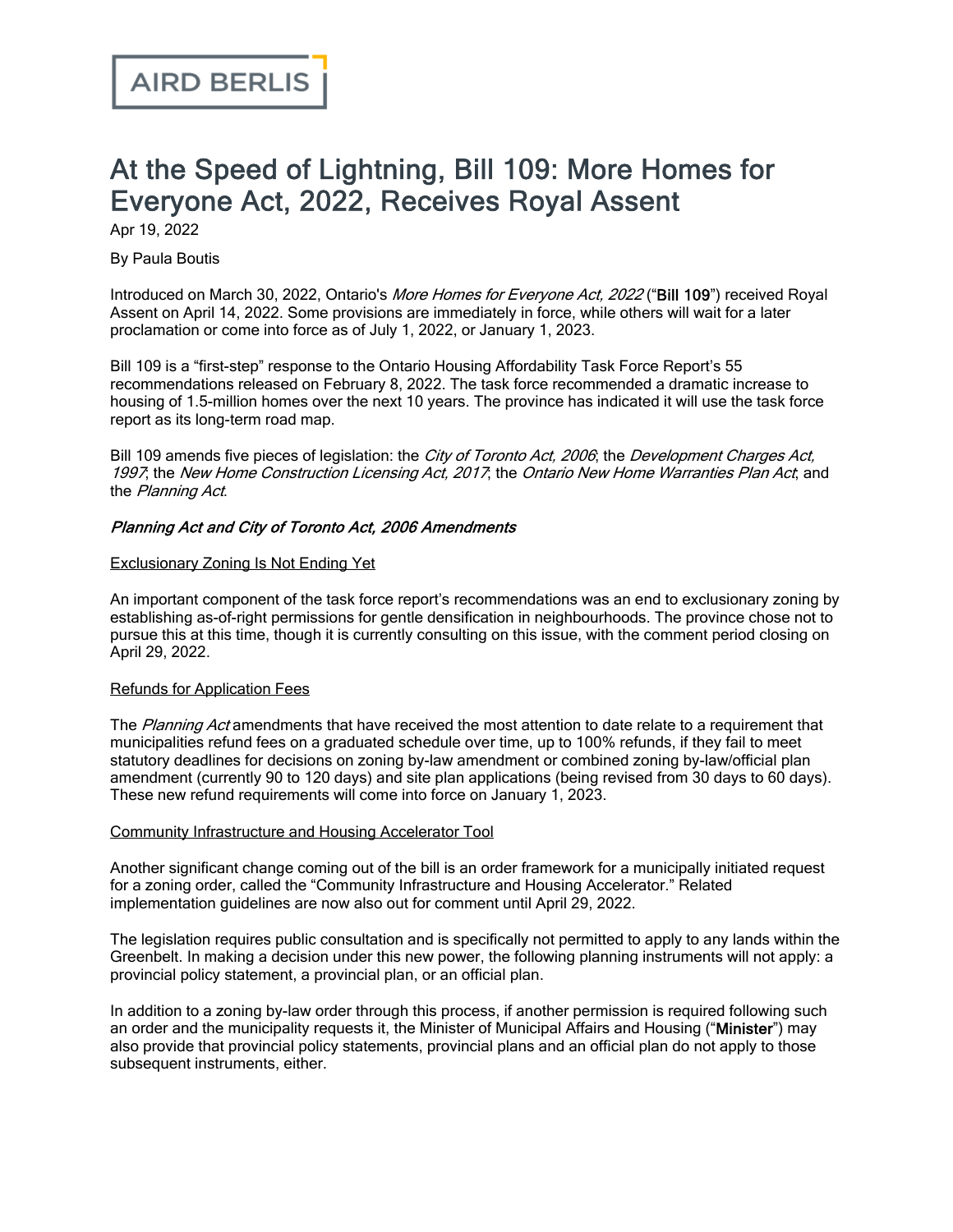The draft guideline currently reflects a wide range of developments that can be subject to this new tool: it includes all types of housing, employment and economic development and mixed-use developments.

The draft guideline indicates the Minister would only consider an exemption from provincial policy requirements if a subsequent approval is needed and the municipality provides a plan that would adequately mitigate any potential impacts that could arise from the exemption, including environmental protection/mitigation.

The Minister is to make decisions in the public interest and can impose conditions as well as require agreements be entered into. The guideline must also be implemented in accordance with [Treaty](https://laws-lois.justice.gc.ca/eng/const/page-13.html) Rights under section 35 of the [Constitution](https://laws-lois.justice.gc.ca/eng/const/page-13.html) Act, 1982. Orders can be revoked under the legislation.

To make a request under this new power, the relevant municipal council must pass a resolution that identifies the lands to which the order will apply and indicates the uses proposed for the subject lands. The resolution must offer some grounds or reasons for the request and must also detail what other licences, permits or approvals will be needed for the desired land use to proceed. In reviewing the municipal request, the Minister has the authority to modify both the proposed land use and the land area that will be subject to the order. The Minister may also indicate that any future licence, permit or approval for the proposed land use will be exempt from compliance/conformity with provincial policies and/or the municipal official plan. If granted, the order is to be published by the municipal clerk.

This new order power does not replace the ministerial zoning order powers under [section](https://www.ontario.ca/laws/statute/90p13#BK72) 47 of the Planning Act.

#### Ministerial Approval: Appeals, Referrals and Time Suspensions

Where the Minister is the approval authority for an official plan or official plan amendment ([section](https://www.canlii.org/en/on/laws/stat/rso-1990-c-p13/latest/rso-1990-c-p13.html#sec17subsec34) 17(34)), the Minister may, before making a decision, refer all or part of the plan to the Ontario Land Tribunal ("OLT ") for a recommendation. If it is referred, the OLT shall make a written recommendation to the Minister. The OLT may hold a hearing "or other proceeding" and if it does, must provide notice of same. The Minister may then make a decision once it has received the recommendation.

Instead of referring for a recommendation, the Minister can elect to refer an official plan or official plan amendment to the OLT for a decision. Again, the OLT may, before making that decision, hold a hearing or "other proceeding" and if so, must provide notice for same.

Under [subsection](https://www.canlii.org/en/on/laws/stat/rso-1990-c-p13/latest/rso-1990-c-p13.html#sec17subsec36.5) 17(36.5), there is no right of appeal from the decision of an approval authority in respect of an official plan if the approval authority is the Minister. Under the prior legislation, this provision applied to an amendment only if it was a revision adopted in accordance with the official plan review requirements of section 26. Bill 109 revised the Planning Act to also indicate that there is no right of appeal from an official plan amendment where the approval authority is the Minister and the Minister has rendered a decision following a referral to the OLT for a recommendation as described above.

The result of the foregoing is to reintroduce the OLT into matters where the Minister is the approval authority. The Minister can direct matters to the OLT for recommendations prior to rendering approval decisions. The Minister can also direct matters to the OLT for final decisions. It will be up to the Minister to determine when he/she will involve the OLT.

Finally, Bill 109 allows the Minister to suspend the timeline in which their decision must be rendered as approval authority. This appears to be a discretionary power akin to an upper-tier municipality's power to suspend the timeline where the upper-tier municipality deems an official plan or official plan amendment, as adopted, to be inconsistent or out of conformity with a provincial plan, policy statement or the upper-tier official plan.

#### **Site Plan**

The [Planning](https://www.ontario.ca/laws/statute/90p13) Act and the City of [Toronto](https://www.ontario.ca/laws/statute/06c11) Act, 2006 were also amended in relation to site plan applications. Municipalities, including the City of Toronto, may now pass by-laws mandating pre-consultation prior to the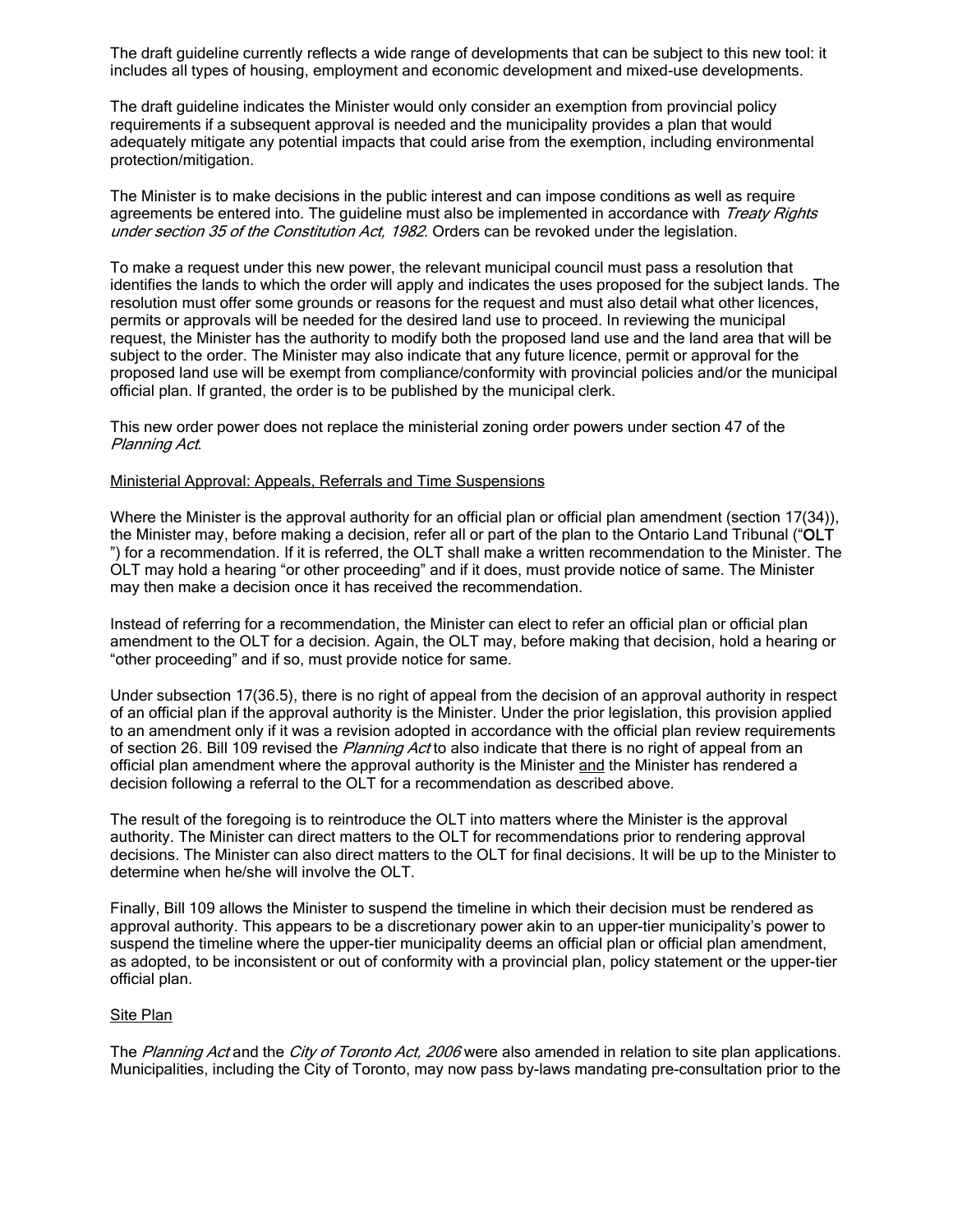submission of an application for site plan approval. Absent such a by-law, the municipal authority must permit (but may not require) such pre-consultation.

As well, the complete application requirements applicable to official plan amendments, zoning by-law amendments and draft plans will now apply to site plan applications. The municipality must first adopt an official plan policy setting out its site plan complete application requirements before it can rely upon this new authority to stop the appeal clock, which itself is revised from 30 days to 60 days.

Finally, section 41 is amended to require municipal authorities to delegate site plan approval authority to an officer, employee or agent. While the balance of the site plan-related changes come into force immediately, the provisions related to the new delegated authority requirement are delayed until July 1, 2022.

#### **Surety Bonds**

In response to the task force recommendation that surety bonds be offered as a means to secure planning obligations, the legislation also introduced the power to make regulations regarding the types of securities that can be used to secure municipal requirements as part of the approvals process. If implemented, these regulations can authorize owners of land and applicants for approvals to "stipulate the specified types of surety bond or other instrument to be used to secure an obligation imposed by the municipality." This provision will come into force on a day to be named by proclamation.

#### Draft Plans and Lapsed Plans of Subdivision

The Minister will now have the power to prescribe, by regulation, matters that cannot form the basis of a draft plan of subdivision approval conditions pursuant to [section](https://www.canlii.org/en/on/laws/stat/rso-1990-c-p13/latest/rso-1990-c-p13.html#sec51subsec25) 51(25). Presumably this is in response to the task force recommendation that plans of subdivision be standardized.

The legislation has also enabled a mechanism for lapsed plans of subdivision to be deemed by the municipality not to have lapsed subject to certain conditions, specifically: this cannot be done if more than five years have passed since the approval has lapsed; the approval has previously been deemed not to lapse under that subsection; or an agreement had been entered into for the sale of the land as described in the draft approved plan of subdivision.

# Community Benefits Charges and Parkland Contributions

Other amendments relate to the community benefits charges ("CBC") regime and parkland contributions. Periodic reviews of the CBC by-law will be required, being at least every five years. Maximum parkland contributions for "Transit-Oriented Communities" will be imposed, specifically 10% of lands or the value of the lands if five hectares or less, or 15% of the lands or value of the lands if greater than five hectares in area.

# New Home Construction Licensing Act, 2017

Much less discussed changes relate to the New Home [Construction](https://www.ontario.ca/laws/statute/17n33) Licensing Act, 2017. This regime establishes a requirement that no one can hold themselves out to be a builder, offer to construct a new home or construct a new home unless licensed under the Act to do so.

These amendments are aimed at better regulating builders, including refusing licence applications if the applicant is in contravention of the Act or the regulations, or will be if issued a licence; amending complaint procedures and including mediation and resolution provisions and, if the registrar determines that a licensee has contravened the Act or regulations, various disciplinary actions may be taken, including refusal to renew a licence; increasing fines; and finally amending provisions related to administrative monetary penalties, which regime has not yet come into force under the legislation.

# OntarioNew Home Warranties Plan Act

The *Ontario New Home [Warranties](https://www.canlii.org/en/on/laws/stat/rso-1990-c-o31/latest/rso-1990-c-o31.html) Plan Act* establishes warranties for purchasers of a home. Specifically, under [subsection](https://www.canlii.org/en/on/laws/stat/rso-1990-c-o31/latest/rso-1990-c-o31.html#Ontario_New_Home_Warranties_and_Protection_Plan__58985) 13(1), it must be constructed in a workmanlike manner free from defects in material; be